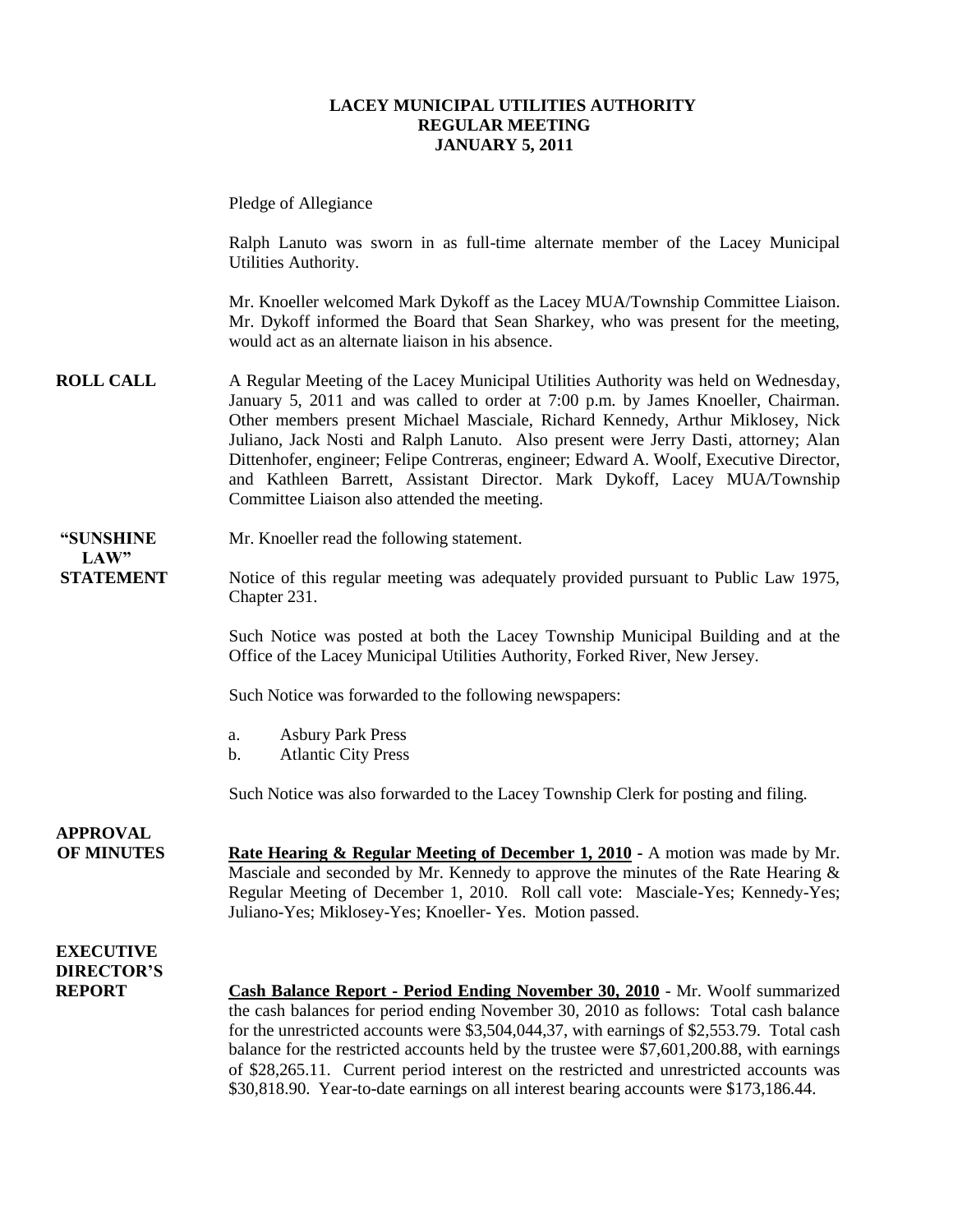Mr. Knoeller pointed out interest earnings comparison is down approximately \$170,000 compared to last year.

**Resolution 2011-01 – Authorize Utilization of Fair and Open Process for Receipt of Proposals for Professional Services** - On recommendation by the executive director, a motion was made by Mr. Kennedy and seconded by Mr. Masciale to adopt *Resolution 2011-01, Resolution of the Lacey Municipal Utilities Authority, County of Ocean, State of New Jersey, Authorizing Utilization of the Fair and Open Process in Accordance with N.J.S.A. 19:44A-20.4 Et Seq. for the Receipt of Proposals for Professional Services.*  Roll call vote: Kennedy-Yes; Masciale-Yes; Juliano-Yes; Miklosey-Yes; Knoeller-Yes. Motion passed.

**Resolution 2011-05 – Letter of No Interest – Minor Site Plan – Loyal Order of Moose Lodge 1907 – Block 421, Lot 4** – On recommendation by the executive director, a motion was made by Mr. Masciale and seconded by Mr. Miklosey to adopt *Resolution 2011-05, Resolution of the Lacey Municipal Utilities Authority, County of Ocean, State of New Jersey, Letter of No Interest – Minor Site Plan, Loyal Order of Moose Lodge 1907, Block 421, Lot 4*. Roll call vote: Masciale-Yes; Miklosey-Yes; Juliano-Yes; Kennedy-Yes; Knoeller-Yes. Motion passed.

**RBT Pools and Spa** – Mr. Woolf stated he received a letter from Mr. Trangone, of RBT Pools & Spa, requesting authorization to open a retail store for the sale of prepackaged swimming pool and spa balance chemicals, as well as service parts. Additionally, Mr. Trangone indicates there will be no bulk packing of chemicals done on site. Mr. Knoeller pointed out this area is in the wellhead protection area. Therefore, he recommends this request be conditionally approved, contingent upon there being no bulk packing or storing of chemicals in the backyard or parking lot. He stated the Authority's staff would spot-check this establishment periodically to make sure they are in compliance. Mr. Dasti suggested the Township's zoning officer be copied on correspondence sent to Mr. Trangone outlining the contingencies of approval. On recommendation by the executive director, a motion was made by Mr. Masciale and seconded by Mr. Kennedy to conditionally approve the opening of the pool store, contingent upon there being no bulk packing or storing of chemicals in the backyard or parking lot. Roll call vote: Masciale-Yes; Kennedy-Yes; Juliano-Yes; Miklosey-Yes; Knoeller-Yes. Motion passed.

**BUSINESS**

**REPORT December Meter Reads** – Ms. Barrett reported 4,378 meters were read in December for Cycles 1, 4 and 9. One hundred fifty eight work orders were cut to obtain manual reads not obtained during regular meter read routes.

> **January Billing** – Ms. Barrett reported utility bills will be mailed/hand delivered on January  $6<sup>th</sup>$  in the amount of \$1,107,249.28. Penalties were assessed on 3,400 past due accounts (all cycles) in the amount of \$22,550.59 for a total billing in January of \$1,129,799.87.

> **Customer Service –** Ms. Barrett reported forty new customer welcome letters were mailed in November, and thirteen responses were received in December. Twenty-one final reads with equipment inspections were performed in December with one violation.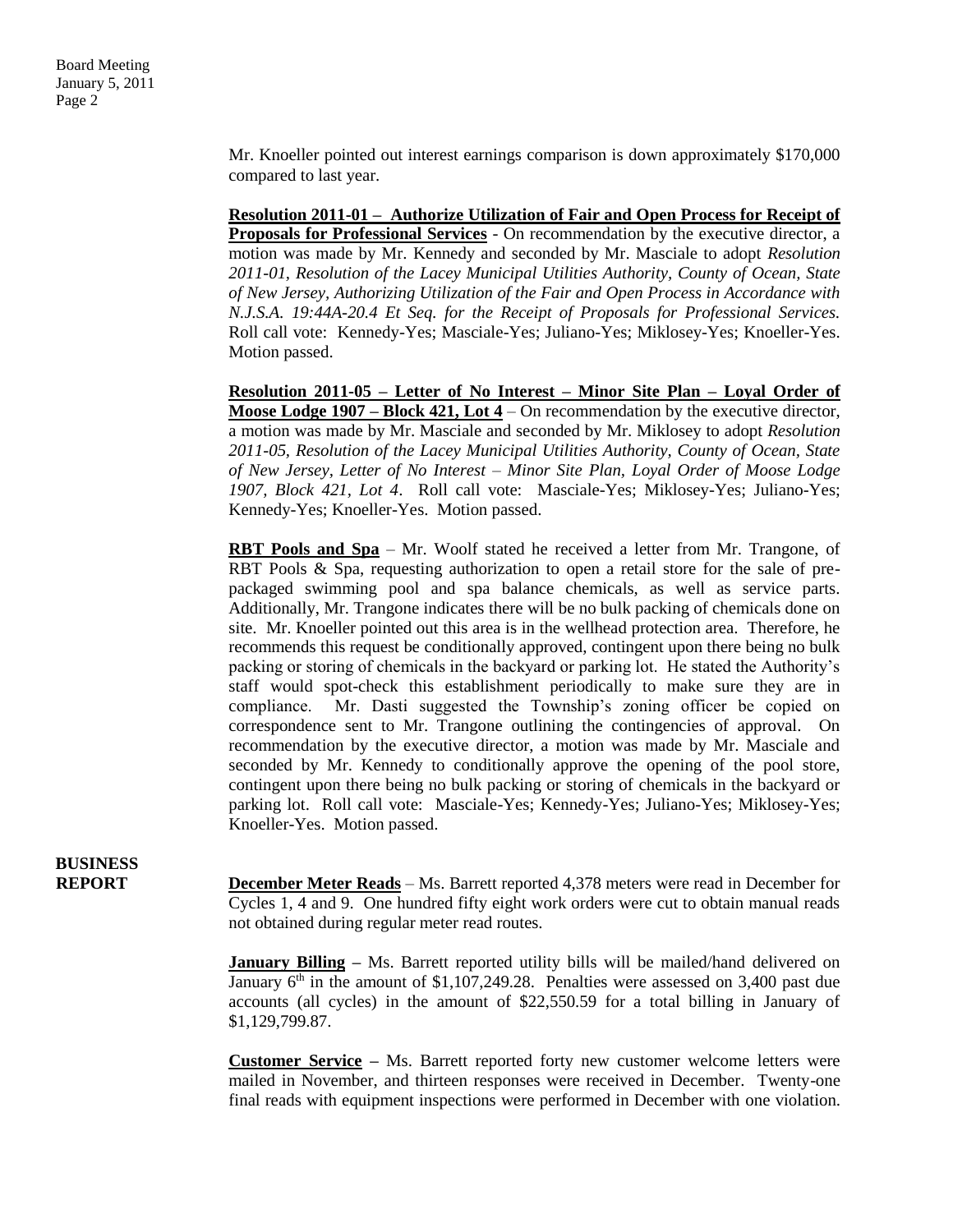During a service call, LMUA personnel discovered a cross connection between the city water system and a private well.

**Tax Lien Sale** – Ms. Barrett reported 1,738 lien notices were mailed on December 7th. Outstanding charges for these past due accounts totaled \$1,179,754.96. These notices were sent out three weeks earlier than usual due to the Tax Collector's plans to hold the lien sale earlier. The Lacey MUA office started collecting the Township's preparation of sale charges on December 15th.

## **ENGINEER'S**

**REPORT Resolution No. 2011-02 – Preliminary Sewer and Water Approval – Aphrodite Plaza II – George Mackres** – Mr. Dittenhofer reported his office received the application and plans for preliminary sewer and water approval for Aphrodite Plaza II, Block 225, Lots 18 & 19. The applicant is proposing to construct a 2,702 SF one-story commercial building at the intersection of Lakeside Drive South and Route 9, in the southwest corner. The applicant proposes to connect to the existing water main in Lakeside Drive South and install a water service for the building. The applicant also proposes to connect to the existing sanitary sewer main along Route 9 and install a lateral for the building. On recommendation by the Authority's engineer, a motion was made by Mr. Masciale and seconded by Mr. Miklosey to adopt *Resolution 2011-02, Resolution of the Lacey Municipal Utilities Authority, County of Ocean, State of New Jersey, Preliminary Sewer and Water Approval, Aphrodite Plaza II, George Mackres, Block 225, Lots 18 & 19.* Roll call vote: Masciale-Yes; Miklosey-Yes; Juliano-Yes; Kennedy-Yes; Knoeller-Yes. Motion passed.

> **Resolution 2011-04 – Preliminary and Tentative Sewer and Water Approval – Shaan Realty, LLC – Proposed Gas Station Improvements** – Mr. Dittenhofer reported his office received the application and plans for preliminary and tentative sewer and water approval for Shaan Realty, LLC, Proposed Gas Station Improvements, Block 1851, Lots 8.01 & 8.02. The applicant is proposing to construct a 2,000 SF convenience store and 1,500 SF Dunkin Donuts donut shop at the intersection of Lacey Road and Newark Avenue, in the northeast corner. An existing 5,070 SF auto repair center and 3,000 SF car wash building are located on site. The applicant proposes to subdivide the property into two lots and demolish the existing car wash building. The existing auto repair center will remain. On recommendation by the Authority's engineer, a motion was made by Mr. Miklosey and seconded by Mr. Kennedy to adopt *Resolution 2011-04*, *Resolution of the Lacey Municipal Utilities Authority, County of Ocean, State of New Jersey, Preliminary and Tentative Sewer and Water Approval, Shaan Realty, LLC, Proposed Gas Station Improvements.* Roll call vote: Miklosey-Yes; Kennedy-Yes; Juliano-Yes; Masciale-Yes; Knoeller-Yes. Motion passed.

> **Resolution 2011-03 – Performance Guarantee Release and Final Payment – Municipal Lane Pump Station Upgrades and Standby Non-Clog Submersible Pumps, Bid No. 1 – D & D Utility Contractors** – On recommendation by the Authority's engineer, a motion was made by Mr. Kennedy and seconded by Mr. Miklosey to adopt *Resolution 2011-03, Resolution of the Lacey Municipal Utilities Authority, County of Ocean, State of New Jersey, Performance Guarantee Release and Final Payment, Municipal Lane Pump Station Upgrades and Standby Non-Clog*  Submersible Pumps, Bid No. 1, D & D Utility Contractors, Inc. Roll call vote: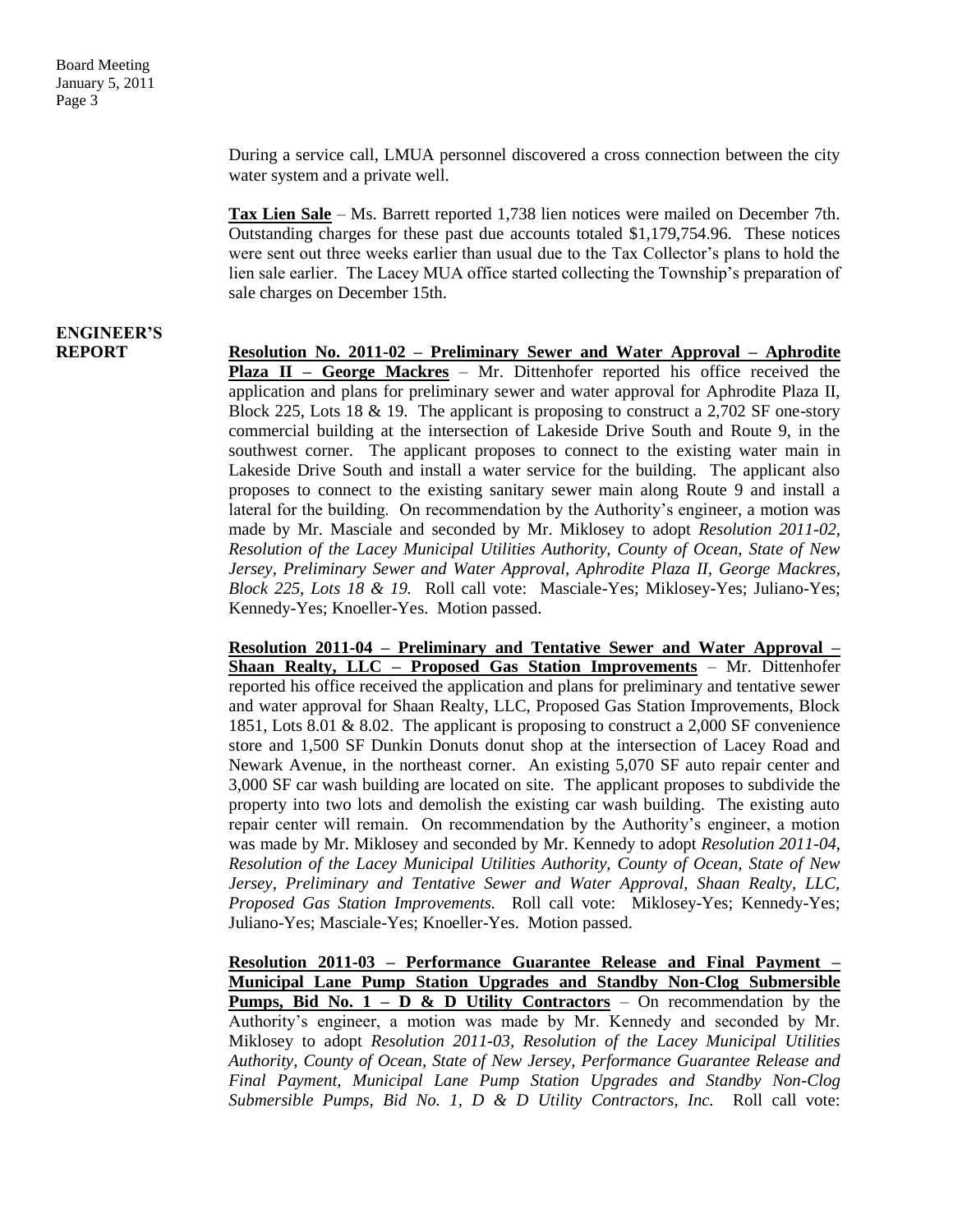Kennedy-Yes; Miklosey-Yes; Juliano-Yes; Masciale-Yes; Knoeller-Yes. Motion passed.

**Wells and Water Treatment Plant at Well No. 1 Site** – Mr. Dittenhofer stated drilling of Well No. 8 is complete, and the aquifer test was performed successfully. His office is preparing the hydro geologic reports for the water allocation permit.

**Water Treatment Plant No. 1 Upgrades** – Mr. Dittenhofer stated the design phase of Water Treatment Plant No. 1 upgrades is ongoing. The BWA permit application and BSDW information is being finalized, and plan specifications are 65% complete. Mr. Knoeller asked the status of completion for this project. Mr. Dittenhofer stated water allocation approval should be given within 6-8 months. Approval of construction plans from the Bureau of Safe Drinking Water would be approximately 4-6 months. He pointed out the plant cannot operate without water allocation approval. He anticipates completion of the project to be November or December 2011.

In reference to the additional solar panels, Mr. Knoeller asked Mr. Dittenhofer to research a sub-leasing program versus an actual purchase. He would like an overall cost benefit comparison to install the system. He also asked that the construction timetable of the overall project be reviewed again to include the solar panels. He would like to know what impact the solar panels would have to construction costs, and how many kilowatts would be needed to run the project.

Mr. Knoeller asked if there would be an increase in water allocation. Mr. Dittenhofer stated no increase is being requested. Mr. Masciale asked if the December 2011 completion date includes the installation of pipes. Mr. Dittenhofer stated yes, adding that once all testing and final state permitting is done he is looking at a completion date of March 2012.

Mr. Knoeller discussed the six 2500 gallon tanks that are running at 73 degree Fahrenheit in temperature. He stated these tanks could be used as an internal heating system, and the Authority is looking to capitalize on it for free heat for the building and possible air conditioning.

**Repainting of Tank No.**  $2 - Mr$ **.** Dittenhofer stated the contractor would complete the additional work and punch list items when weather permits.

**Cleaning & Televising Contract No. 6 & Flow Assessment** – Mr. Dittenhofer stated additional work is being done in the Forked River Beach area.

**Municipal Lane Pump Station Upgrades & Standby Non-Clog Pumps** – Mr. Dittenhofer stated this project is 95% complete.

**ATTORNEY'S**

**REPORT 2010 Bond Issues** – Mr. Dasti stated his office has been consulting with the Authority's financial advisor, bond counsel and executive director concerning the issues raised by the potential bankruptcy filing of the bond surety company. His office is continuing to review the bond documents in order to determine the best course of action for the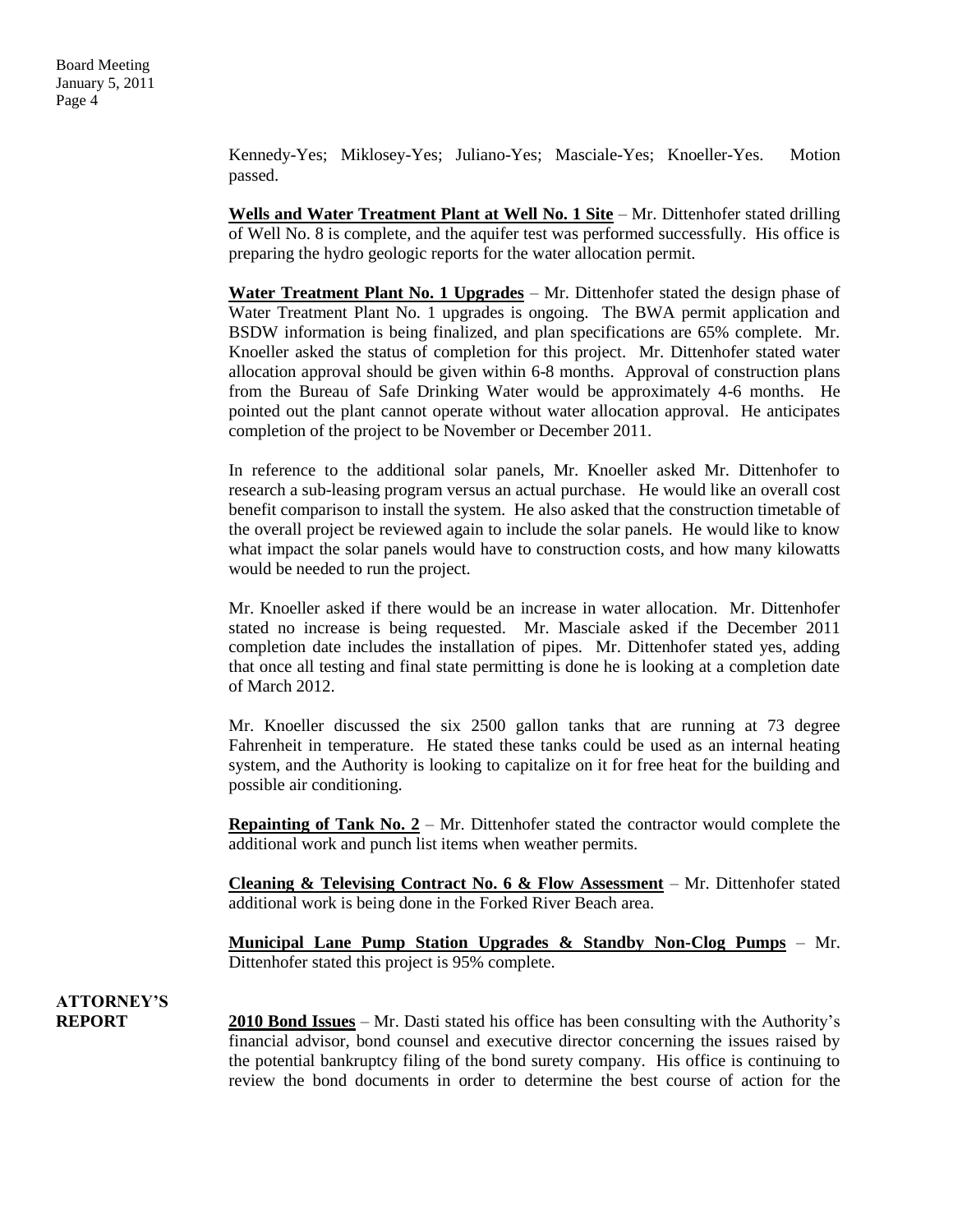Authority. Mr. Knoeller asked what bonds does this affect. Mr. Woolf stated all, with the exception of the 2007 series bonds.

**Beach Boulevard Damage** – Mr. Dasti stated he has attempted to schedule a meeting with the contractor; however, the contractor has not responded to his prior letter.

**Lacey Township Maintenance Garage** – Mr. Dasti stated the title insurance policy for the maintenance garage has been forwarded to the Authority. Mr. Knoeller asked Mr. Woolf to contact Mr. Parker to discuss the possibility of putting a stone access road out to Headquarters Lane instead of paving it.

**Rate Hearing for 2011** – Mr. Dasti stated the rate hearing has been concluded.

**Union Negotiations** – Mr. Dasti stated a meeting has been scheduled with the PERC for February  $1<sup>st</sup>$  at 11:00. Mr. Knoeller asked Mr. Woolf to schedule a meeting with the personnel committee to prepare for this meeting at the end of January.

## **AUDITOR'S**

**REPORT** The auditor was not present to discuss the report.

### **CORRESPONDENCE**

**Mr. & Mrs. Gieza, Center Street** – Requesting relief of utility bill, due to broken sprinkler line under ground. Since the water did not go into the sewer system, a motion was made by Mr. Kennedy and seconded by Mr. Masciale to grant a credit adjustment on the sanitary sewer charges in the amount of \$219.47 (38,000 gallons). Roll call vote: Kennedy-Yes; Masciale-Yes; Juliano-Yes; Miklosey-Yes; Knoeller-Yes. Motion passed.

**Donna Fantacone, Windsor Street** – Requesting waiver of late fees, due to claim of not receiving utility bill due to incorrect address. Based on the information presented, a motion was made by Mr. Kennedy and seconded by Mr. Miklosey to waive the late charges in the amount of \$18.86. Roll call vote: Kennedy-Yes; Miklosey-Yes; Juliano-Yes; Masciale-Yes; Knoeller-Yes. Motion passed.

**Eugene Roberts, Dutch Court** – Mr. Kennedy suggested no action be taken since a cross connection existed between city water and the private well. Mr. Woolf inspected this and a letter has been sent to the customer.

**Vanessa McAllister, Orlando Drive** – Requesting relief of utility bill, due to leak under home. After consideration of this request, a motion was made by Mr. Kennedy and seconded by Mr. Masciale to grant a credit adjustment on the sanitary sewer charges in the amount of \$943.16 (137,000 gallons) for the September 2010 bill, and \$329.12 (53,000 gallons) for the December 2010 bill. Roll call vote: Kennedy-Yes; Masciale-Yes; Juliano-Yes; Miklosey-Yes; Knoeller-Yes. Motion passed.

**OLD**

**BUSINESS** There was no old business to discuss.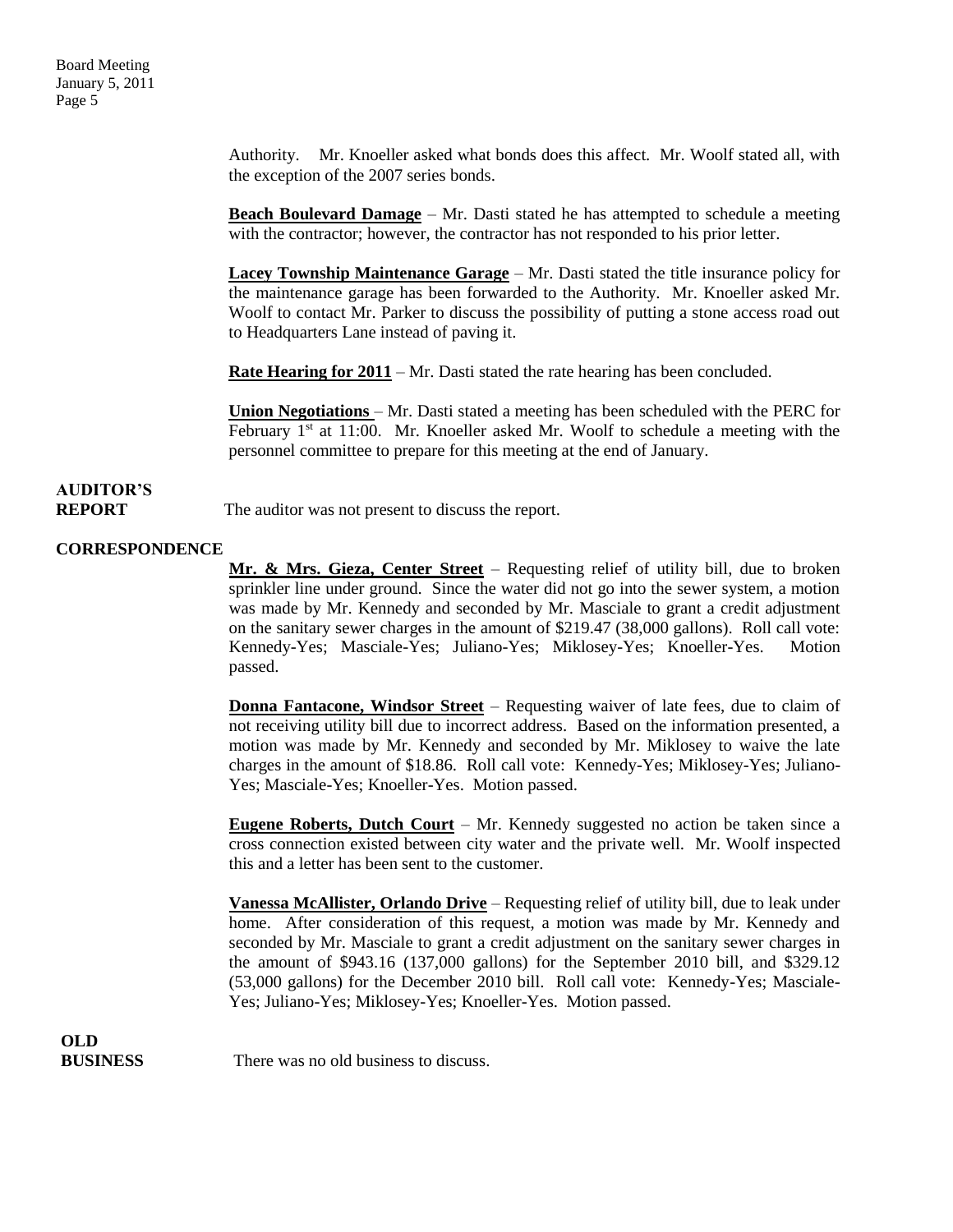# **NEW**

**BUSINESS** Mr. Knoeller reported the Authority has been installing fire hydrant marker flags so they can be identified during heavy snow conditions. He asked that the Authority's water supervisor patrol the town to identify what hydrants are snowed in. Mr. Woolf reported these flags will be left on year round, and will be installed on every hydrant. Mr. Woolf suggested customers "adopt" a fire hydrant so when it snows they could clear it themselves. Mr. Nosti agreed. Mr. Dykoff asked Mr. Woolf to provide him with information regarding the fire hydrants so he can report on it at the next Township meeting.

> Mr. Knoeller reported the Authority should see a credit of approximately \$220,000 from the OCUA for sewer charges. He bases this credit on the Authority being proactive in spending money over the last five years in fixing and patching leaks, grouting the leaks, cleaning and televising, etc. Mr. Knoeller asked Mr. Woolf to contact Brick's executive director to discuss the possibility of "bartering" services with them, particularly their video cameras. Mr. Woolf pointed out that they have inquired to provide laboratory services for the Authority.

> Mr. Dykoff asked Mr. Knoeller to provide Mr. Sharkey with a brief explanation of the OCUA and the sewer charges the Authority pays to them. Mr. Knoeller explained the Authority gets charged by the gallon from the OCUA. It is not necessarily raw sewage pumped from homes; it is also caused by flooding of roads. The Authority has been video taping everything to determine where there are leaks and have them fixed. A lot of money is spent doing this, but the Authority is starting to reap the benefits. Mr. Knoeller suggested Mr. Sharkey meet with Mr. Woolf so he can provide him with an overlay of what the Authority does specifically.

### **PUBLIC BUSINESS/**

**COMMENT Regina Discenza, Sunset Beach** - Mrs. Discenza asked if anyone from the public attended last month's rate hearing. Mr. Knoeller stated no one from the public attended.

> Mrs. Discenza asked how much would the Authority save by using Brick's televising equipment. Mr. Knoeller stated it is not known at this time.

> Mrs. Discenza asked if sand or salt was used at the Home Depot site during the snow. Mr. Knoeller stated he inspected the lot and sand was used. There was some calcite in one area; however, it was on the list of permitted uses.

> Mrs. Discenza asked what is the depth of Wells  $7 \& 8$ , and what are the gallons per minute (gpm). Mr. Contreras stated the wells are 1610 and 1600 feet respectively, and will pump at 1500 gpm. Mrs. Discenza asked if Wells 3, 4 & 5 would be closed by the end of the year. Mr. Woolf stated there are no plans to close Wells 3, 4 & 5. Wells 1 & 2 would be closed after Wells 7 & 8 go into service. Mr. Discenza asked about the Brookdale wells. Mr. Knoeller stated they would not be used. Mr. Contreras added the intention is to remove those wells from the water allocation permit.